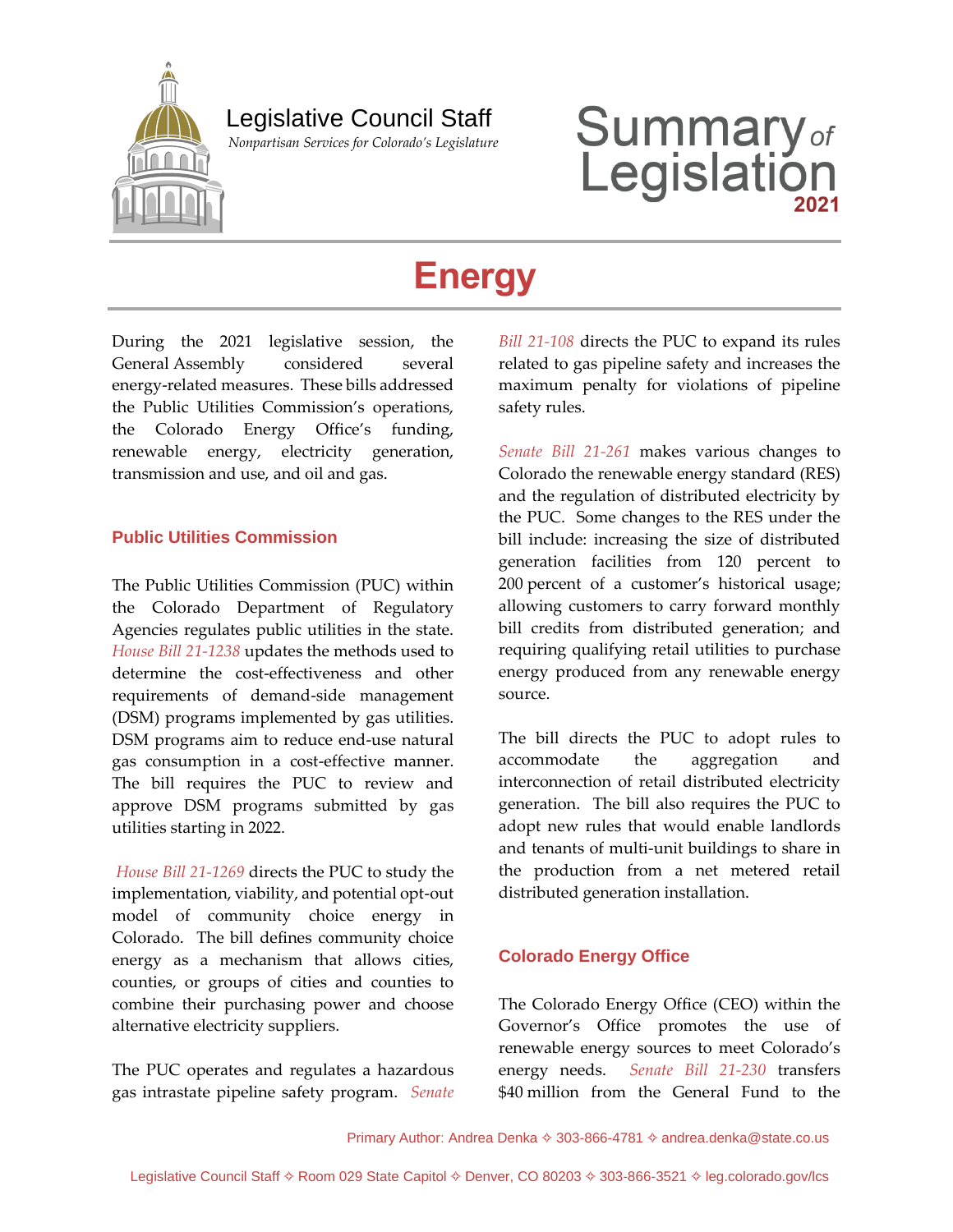# **Energy (cont'd)**

Energy Fund within CEO. CEO is authorized to use these funds to advance energy efficiency and renewable energy through grants and other CEO programs. *[Senate Bill 21-231](https://leg.colorado.gov/bills/sb21-231)* transfers \$3 million from the General Fund to CEO's Weatherization Assistance Program, which provides energy-efficiency services to income qualified Colorado residents.

#### **Renewable Energy**

The General Assembly considered numerous bills concerning renewable energy in the 2021 legislative session. *[House Bill 21-1324](https://leg.colorado.gov/bills/hb21-1324)* allows investor-owned electric utilities to submit proposals to the PUC for innovation energy technology projects and partnerships in Colorado. These projects must demonstrate no emissions of greenhouse gases, and must use a technology that has not been widely deployed in the United States. *[House Bill 21-1253](https://leg.colorado.gov/bills/hb21-1253)* transfers \$5 million from the General Fund to the Local Government Severance Tax Fund within the Colorado Department of Local Government. The department is required to use these funds to provide renewable and clean energy project grants to local governments within the state.

A career pathway allows individuals to pursue industry-relevant skills and certification, obtain employment within an occupational area, and advance to higher levels of education and employment. *[House Bill 21-1149](https://leg.colorado.gov/bills/hb21-1149)* requires the Workforce Development Council; the departments of Higher Education, Natural Resources, and Labor and Employment; the Office of Economic Development and International Trade, and the Colorado community college system to develop a career pathway for energy sector by the 2022-23 academic year. The bill also establishes the Strengthening Photovoltaic and Renewable Careers Workforce Development Program.

*[House Bill 21-1205](https://leg.colorado.gov/bills/hb21-1205)* would have created an annual fee for plug-in electric vehicles to be used for maintenance of existing highways, streets, and roads. The bill was postponed indefinitely.

#### **Electricity Generation, Transmission, & Use**

Beneficial electrification is defined as converting the energy source of a customer's end use from a non-electric fuel source to a high-efficiency electric source. *[Senate](https://leg.colorado.gov/bills/sb21-246)  Bill [21-246](https://leg.colorado.gov/bills/sb21-246)* requires investor-owned electric utilities to file beneficial electricity plans with the PUC. These plans must include programs to advance beneficial electrification for residential and commercial customers, demonstrate that electric grid reliability will be maintained, and project fuel savings and costeffectiveness calculations.

*[Senate Bill 21-072](https://leg.colorado.gov/bills/sb21-072)* requires transmission utilities to join organized wholesale markets, and expands the PUC's authority to install broadband facilities on an electric utility easement.

The bill also creates Colorado Electric Transmission Authority (transmission authority). The transmission authority has the power to: issue electric transmission bonds that are tax exempt; establish interstate electric transmission corridors; exercise the power of eminent domain to acquire eligible facilities; collect fees; and select a qualified transmission operator to finance, plan, acquire, maintain, and operate eligible facilities. The bill requires every transmission utility in Colorado to join an organized wholesale market by January 1, 2030. Finally, the bill requires the PUC to provide expedited reviews of new transmission facility applications and to issue a final order within 240 days after a utility's application to build new transmission facilities.